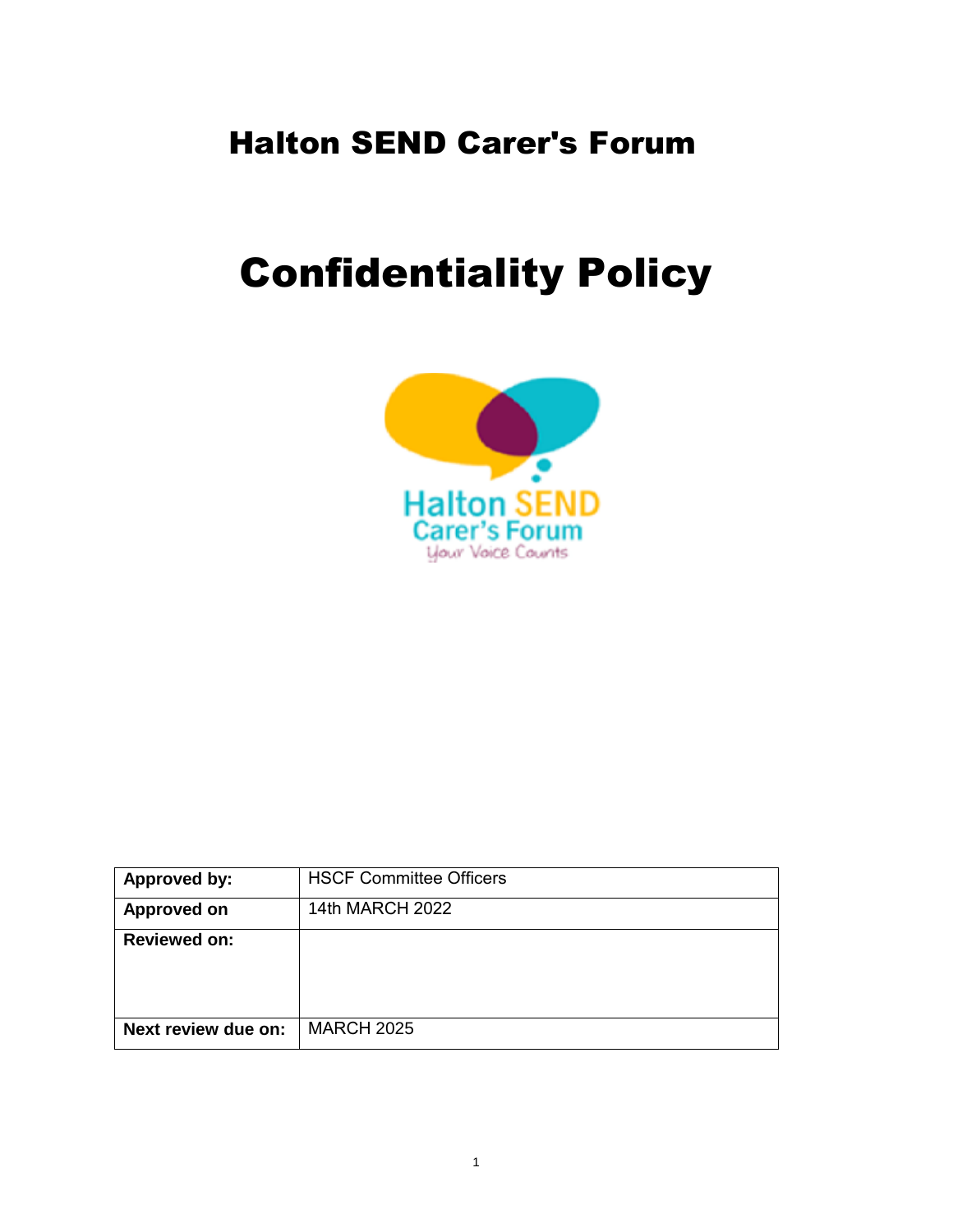## STATEMENT OF INTENT

This aim of this policy is to protect the interests of our service users and to ensure that they can have trust and confidence in Halton Send Carer's Forum (HSCF). It sets out our practices and procedures for dealing with personal information relating to service users.

All staff, volunteers and trustees will abide by this policy in dealing with all information given to us by service users, whether through groups and activities, or other personal or telephone contact. We will consider any breach of this policy, except in certain exceptional circumstances outlined below, as a disciplinary matter.

## CONFIDENTIALITY POLICY

- 1. HSCF offers a confidential service to its users.
- 2. The personal information given by service users to HSCF staff, volunteers and trustees will not be passed on to anyone outside HSCF without their permission, except in exceptional circumstances. Personal information means anything the service user tells us about themselves their circumstances, and their caring situation. This includes the fact that they have been in contact with HSCF.
- 3. We will record only the minimum of information we need in order to offer continuity to service users. Any records we keep concerning a service user will be made available to them on request. Any such request should be made in line with statutory guidance on Subject Access Requests. We will record information about service users in ways which are accurate, respectful and which we would be happy to let them read.
- 4. People using HSCF have the right to remain anonymous if they choose, although this might restrict their access to some services.
- 5. Any records will be kept safely and securely, and in accordance with the provisions of the Data Protection Act 2018 and the GDPR (see Data Protection policy).
- 6. We also collect anonymous statistical and anecdotal information, to allow us to contribute to the design, planning and review of services. We share this with other agencies who provide or fund services to children and young people with SEND and their families.
- 7. Safeguarding issues will always override the need for confidentiality. We reserve the right to breach confidentiality when sharing information that is vital to child and/or service user protection (see HSCF Safeguarding and Protection of Children and Vulnerable Adults Policy). Examples of circumstances in which confidentiality would be breached could include:
	- a) If we have reason to believe that a child, young person, or vulnerable adult is experiencing abuse, whether physical, sexual, emotional or financial.